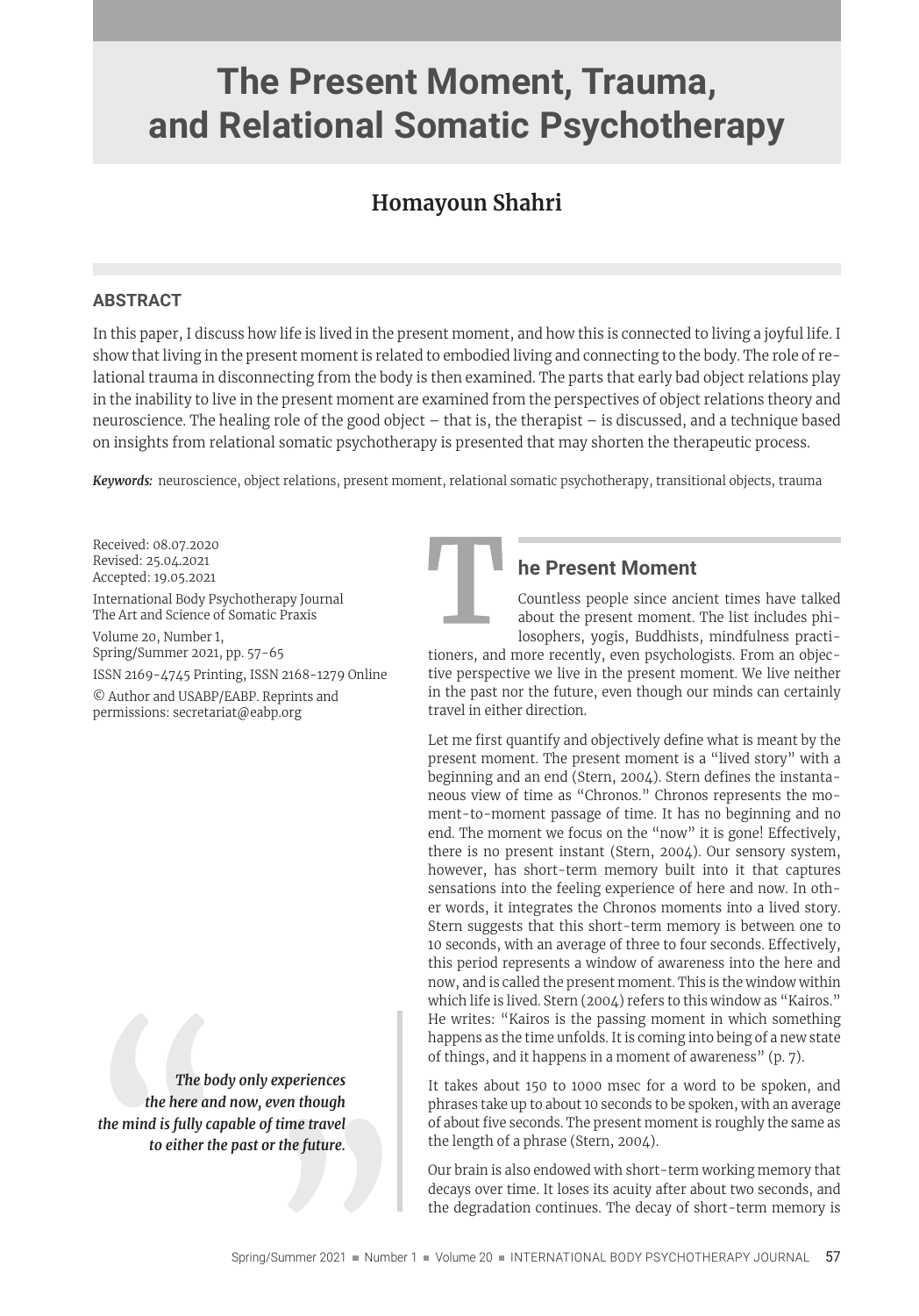

*X: Time, Y: Acuity of short-term working memory*

depicted in figure 1. The present moment, however, is not the same as short-term working memory (Stern, 2004). The present moment is an integrative whole. It does not decay, and is the felt sense of what happens within the moments of Kairos. The present moment is how one experiences the here and now. Working memory decays, but one's experience of the here and now remains intact within the present moment window. Short-term working memory is an objective concept and can be measured, but the present moment is a subjective experience.

From a neuroscience perspective, we know that in response to a stimulus, a group of neurons (neural network) might become activated and start firing. A second group of neurons might fire in response to the first, and then a third, etc. These second, third, and subsequent groups of neurons feed information (by firing neurons) back to the first group, effectively forming a feedback loop (recursive or recurrent neural networks). Every iteration of this feedback loop further integrates the event (stimulus) into awareness. When these iterations stabilize, they give rise to the present moment and consciousness (Stern, 2004).

The prefrontal cortex is mostly implicated in the storage of short-term working memory. However, memory of the present moment also involves the limbic system. The present moment is deeply related to the sensory nervous system of the brain, and as such, is very strongly related to the body.

## **The Present Moment and the Body**

We experience the present moment through our body. Our experience of here and now starts with our sensory nervous system. These are the sensory nerves that send signals to the brain and announce what goes on in our surroundings as well as our position in space (proprioception). Sensory nerves eventually reach the somatosensory cortex, resulting in activation of a set of neural networks that are interconnected and recursive. The feeling of what happens (Damasio, 2000) is the result of the activation of these neural networks by the sensory nerves. The present moment is felt and perceived when activated neural networks reach a certain degree of stability.

The body does not experience the past, except possibly through scars from past traumas, and the body does not experience the future. The body only experiences the here and now, even though the mind is fully capable of time travel to either the past or the future. Thus, the experience of the present moment is predicated on awareness of the body and embodied living. Conversely, one will not fully experience the present moment if one is not aware of their body. Embodied living is the prerequisite for the experience of the present moment.

Although it was Freud (2002) who first introduced the notion of the pleasure principle, it was Wilhelm Reich (1980) who elaborated on Freud's ideas, and taught us that life evolved based on the pleasure principle. Had life not been based on pleasure, we would not have evolved as a species to the extent that we have, and our species would have become extinct a long time ago (a painful life will not last very long). Pain is a necessary part of life, as it is a message from the body indicating that one's life is out of homeostasis and balance. Pleasure is felt in the body, and to feel it one must be connected to the body.

When clients are not connected to their body, have numbed their body, and have little sense of self and a weak sense of proprioception, I start by working on grounding. Grounding techniques are effective and can help clients become more aware of their bodies. A grounding technique that I have experienced as being very effective is the bioenergetic grounding exercise (Figure 2) introduced by Lowen (1977), in which clients place their feet about 20 inches apart, bend their knees a little, bend down with their head dropped and neck muscles relaxed, and touch the floor with their fingertips. They then bend their knees further as they breathe in, and flex their knees as they breathe out. When they stretch and flex their knees, they might notice vibrations in their leg muscles which might travel all the way to their head. When contracted muscles are stretched, they vibrate, and more blood flows through them, resulting in greater awareness.



**Figure 2** *Bioenergetic grounding exercise*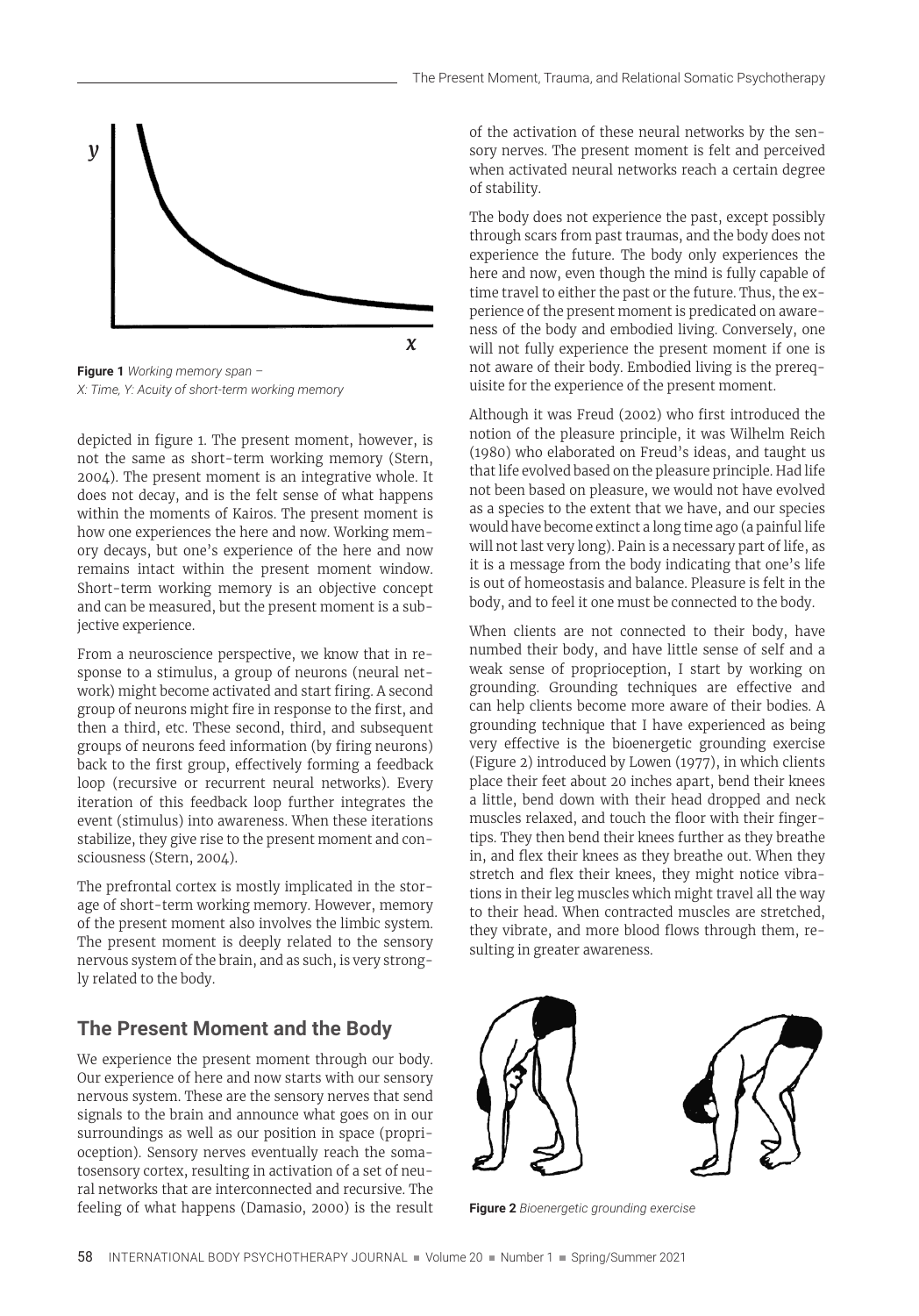In a recent study (Ko, Sim, Kim, & Jeon, 2016), the authors found that whole body vibration (WBV) can be employed as a novel way to improve proprioception,

"We deaden our bodies to avoid our aliveness, and then we pretend to be alive to avoid our deadness." – *Alexander Lowen*

balance, and motor skills. The authors write: "Vibration may directly stimulate muscle spindles and Golgi tendon organs. Increases in proprioceptive sense have been observed in healthy young adults after WBV exercise." In my practice, I have noticed that when I ask clients with little sense of their body to do this grounding exercise, they develop a stronger proprioceptive sense – in most cases, immediately. This increased awareness of their body might last for several hours. But it is not easy to remain grounded and connected to the body. In the following sections, I will elaborate on this and will also discuss what healing may be predicated on.

Why does one disconnect from their own body? The short answer is trauma. I will discuss the connection between body and trauma in the next section.

## **Body and Trauma**

Trauma can alter the individual at the very core. Trauma changes the way an individual interacts with the environment, the flow of information, and the flexibility of responses to their surroundings. Trauma can change the body, making it rigid at times or flaccid (collapsed) at other times, resulting in a loss of motility and limiting aliveness. It can also change the functioning of the internal organs. Trauma can change an individual's energy metabolism, and the exchange of energy with the environment. Traumatized individuals are prone to primitive self-protective responses when they perceive certain stimuli as threats (Shahri, 2014).

The pain of trauma and traumatic experiences is felt in the body. The body and bodily feelings then become a source of pain. It is the avoidance of this pain that results in numbing and disconnecting from the body. There is an old saying in Bioenergetics (attributed to Alexander Lowen): we deaden our bodies to avoid our aliveness, and then we pretend to be alive to avoid our deadness. Once individuals are disconnected from their body, they will seek refuge in their mind, and will not be fully aware of the present moment. He will be obsessed with the past and the future, resulting in possible depression and anxiety. Obsession with the past and future manifests itself as a "chatterbox" that runs constantly in one's head, which makes one's life hellish.

## **Relational Trauma**

Inside our head lives a chatterbox that runs throughout most of the day. This chatterbox is a constant reminder that we do not measure up, in a somewhat continuous internal dialog. It creates a seemingly eternal internal competition. The internal dialog mediated by the chatterbox makes us anxious, angry, or uneasy. This seemingly quiet and devious chatterbox makes our lives a living hell! The chatterbox is the sum total of our negative experiences and punitive measures in relation to our significant caretakers, that is, our negative introjects or internalized bad objects (Shahri, 2019).

The chatterbox is formed by internal psychological conflicts or simply "internal conflicts." Internal conflicts are the result of conflicts between our true self and what we were told (and internalized) during the important formative years of our childhood. These powerful messages from childhood become part of our psyche, and when opposed to our true self, make our lives a constant internal war zone.

In the remainder of this paper, I will first give a theoretical formulation of the formation, origins, and function of the chatterbox in our head, and will show that it operates in a manner similar to transitional objects that reside in the mind. I will describe processes and techniques for muting or making it quieter. Once the chatterbox has quieted down, we can live in the here and now, and experience the present moment with all its rewards.

## **Relational Somatic Psychotherapy**

Robert Hilton (2008), my former psychotherapist for over 10 years, introduced relational somatic psychotherapy, which is closely related to object relations theory and somatic psychotherapy. In this section, I will first describe the process of how the internal chatterbox forms, based on object relations theory (Shahri, 2019), and will then present a relational and somatic technique for muting this chatterbox. Object relations theory describes the dynamic process of development and growth in relation to real others (external objects). The term "objects" refers to both real external others in the world as well as internalized images of others. Object relations are formed during developmental phases through interactions with the primary caregivers. These early patterns can be changed and altered with experience, but frequently continue to have a strong influence on one's interactions with others throughout life. The term "object relations theory" was formally introduced by Fairbairn (1952). He posited that the Infant internalizes the object (as well as the object relations) and splits the object toward whom both love and hate were directed into two parts – namely, the good object and the bad or repressive object. The good object (idealized) representation is important, and necessary to go on in life. The ego identifies with the repressive object (the bad object) and keeps the original object-seeking drive in check (Shahri, 2014).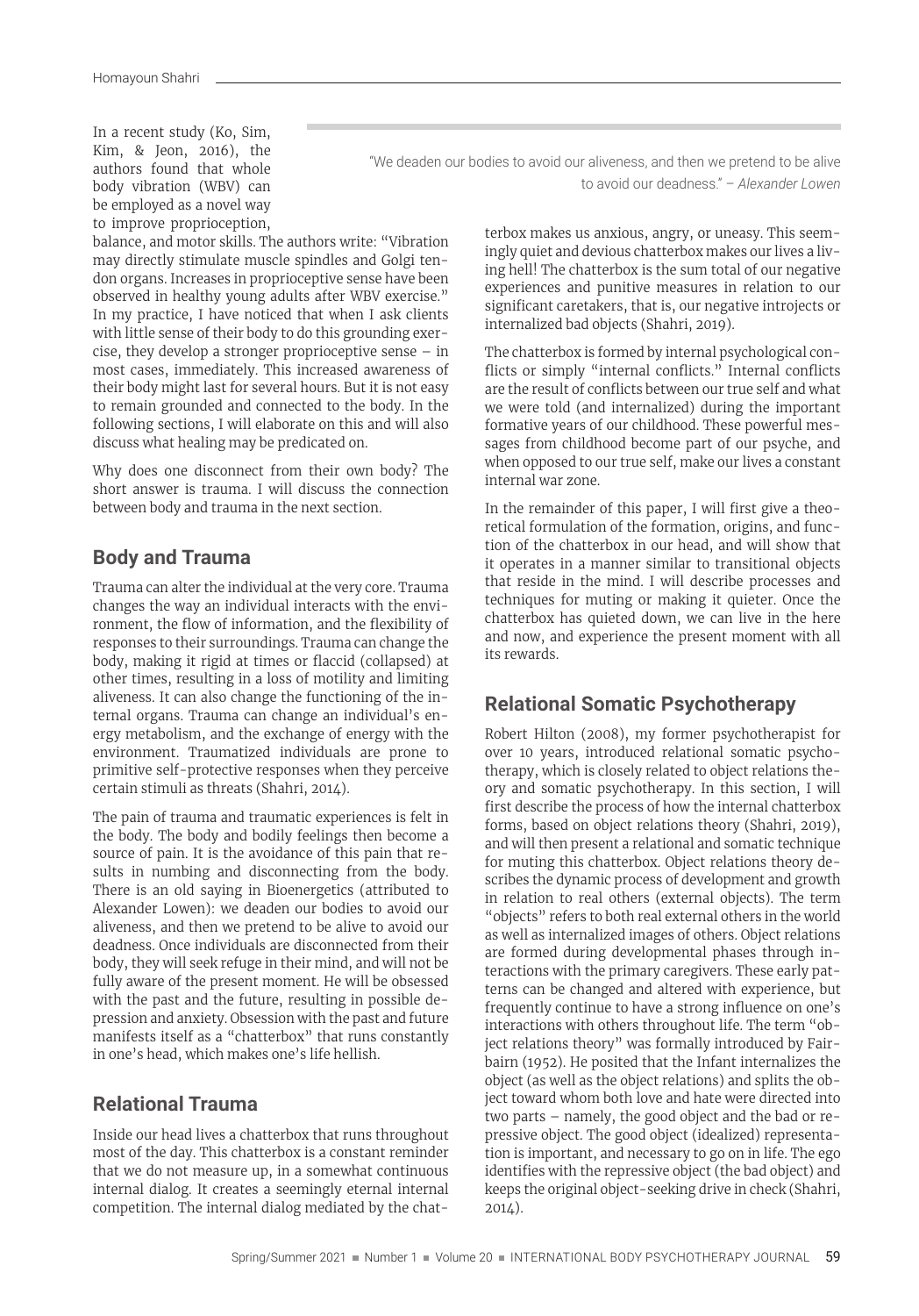#### **Partial Internalization**

At this point, I would like to introduce the notion of *partial internalization*, which Fairbairn and other object relations theorists did not fully discuss. Dorpat (1976) distinguishes between structural conflicts (full internalization) and object-relations conflicts (partial internalization). Structural conflicts result from the fully internalized objects in which both aspects of the conflict are fully owned by the individual, as in "I want to do this, but I know it is not right and I will not do it." In the case of object relations conflicts, however, the person might experience strong opposition between their own desires and wishes, and those of internalized others. This opposition is experienced as an agonizing chatter and can be viewed as partial internalization of external objects (Dorpat, 1976).

The fully internalized object is egosyntonic and will assure contact with the object, since the object is fully accepted, and its wishes are adhered to. In essence, fully internalized objects are idealizing self-objects (Shahri, 2019), where self-objects in self psychology (Kohut, 1971) are internal representations of external objects that are experienced as parts of the self. Idealizing self-objects are the primary resources and object relations that the "Self" utilizes for support. The result is that the contact with the object is maintained, while the sense of self is diminished.

Partially internalized objects are egodystonic, and result in object relations conflicts. In the case of partially internalized objects, there are constant conflicts between the wishes of the Self and those of internalized others. Every decision is difficult and agonizing, with a concomitant disturbing chatter. In this case, only weak contact with the external object is established and maintained, resulting in anxiety, irritability, anger, and guilt, etc. This is the phenomenon that I call relational trauma (Shahri, 2019).

#### **Transitional Objects**

Winnicott (1951) introduced the concept of *transitional objects* to explain the use of external objects by the infant to compensate for the anxiety related to temporary disappearance of its primary caregiver. Regarding the transitional object, Winnicott (1951) writes: "The object is affectionately cuddled as well as excitedly loved and mutilated." He further writes: "The mother lets it [the transitional object] get dirty and even smelly, knowing that by washing it she introduces a break in continuity in the infant's experience, a break that may destroy the meaning and value of the object to the infant."

Winnicott (1949) writes about the overactivity in mental functioning in response to certain failures by the primary caretaker, resulting in a conflict between the mind and the psyche-soma. In this situation, Winnicott writes that the thoughts of the individual begin to dominate and facilitate caring for the psyche-soma.

I would like to suggest that relational trauma (the chatterbox inside the head) functions in manner very similar to the transitional objects that reside in the mind (Shahri, 2019). It creates the illusion that one is not alone, insofar as there is a chatterbox in the head. The subject (the "I"), however, does not discard the illusion of the return of the good object, from whom he seeks approval and affirmation. Object relations conflicts therefore function as thoughts and mental activities that take over and organize care for the psyche-soma and form the illusion that someone is out there, and one is not alone, thus reducing fears of existential abandonment. So long as the object relations conflicts function, an illusion is created in the mind that there exists an object that one relates to, and thus the person can, to some extent, avoid their fears and anxieties related to isolation and abandonment. The person, in their mind, treats the object relations conflicts very similarly to the transitional objects, in that they are subjected to love and hate, and to affection and mutilation. The conflicts are made dirty, messy, and smelly, very similar to the transitional objects. In short, the person is imprisoned in the old object relations. Throughout this paper, I will refer to relational trauma, object relations conflicts, and internal conflicts interchangeably.

#### **Mind Object**

Corrigan and Gordon (1995) introduced the concept of *mind object*, which can be very similar to object relations that reside in the mind. The space between stimulus and response is mediated by the mental world. When this world is important, one creates a mind to protect and preserve the subject mind. This is the mind object (Boris, 1995). Corrigan and Gordon (1995) write:

We suggest that the mind object  $-$  an object of intense attachment – substitutes for a transitional object and subsumes intermediate phenomenon to its domain. But the mind as an object is an illusion. The clinical task is to reestablish an intermediate area as the place where life is lived – where there can be delight in the use of the mind that is expressive and mutual. (p. 21)

Thus, based on object relations theory, the relational trauma or object relations conflicts can be seen as men-

> tal equivalents of transitional objects that reside in the mind or simply mind transitional objects. One should also note that the intermediate area that is between internal psychic

In the case of partially internalized objects, there are constant conflicts between the wishes of the Self and those of internalized others … Every decision is difficult and agonizing, with a concomitant disturbing chatter.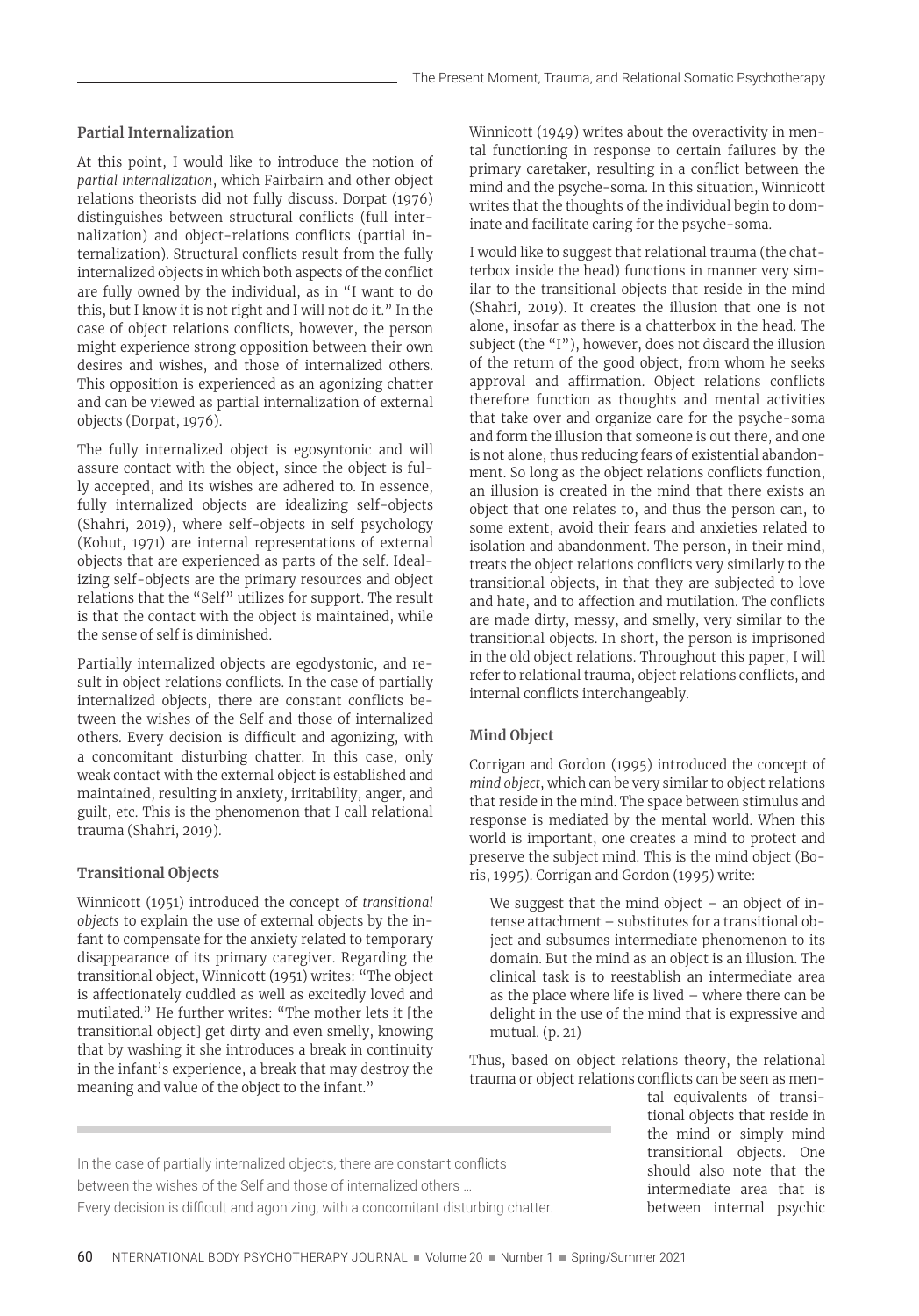reality and the external world is related to the previously discussed present moment.

It is seen that object relations conflicts or relational traumas create the illusion that one is not alone, and that there is someone there with whom they are in conflict.

#### If my hypothesis is indeed correct – that object rela-

tions conflicts (or relational trauma) operates as transitional objects that reside in the mind – then when the good object returns, the transitional objects will no longer be needed and are given up. Winnicott (1951) writes:

Its fate [the transitional object] is to be gradually allowed to be decathected, so that in the course of years it becomes not so much forgotten as relegated to limbo. By this I mean that in health the transitional object does not 'go inside' nor does the feeling about it necessarily undergo repression. It is not forgotten and it is not mourned. It loses meaning, and this is because the transitional phenomena have become diffused, have become spread out over the whole intermediate territory between 'inner psychic reality' and 'the external world as perceived by two persons in common', that is to say, over the whole cultural field. (p. 233)

It is seen that object relations conflicts or relational traumas create the illusion that one is not alone, and that there is someone there with whom they are in conflict. These object relations conflicts function, as I discussed earlier, in a manner very similar to transitional objects, which I named the "mind transitional objects". Here Winnicott also discusses the intermediate territory between psychic reality and external reality as perceived by two people in common, which is a notion related to the present moment in a relational world.

#### **The Return of the Good Object**

Why is the return of the good object healing? Lewis, Amini, & Lannon (2000) write "In a relationship, one mind revises another; one heart changes its partner" (p. 144). Our brains, and more specifically our limbic systems, wire through experience. New neural networks form as the brain conforms to novel situations. Lewis et al. write: "When a limbic connection has established a neural pattern, it takes a limbic connection to revise it" (p. 177). Similarly, Guntrip (1994) writes: "If it is bad human relationships that make people emotionally ill, it can only be a good human relationship that can make them well again" (p. 401). In other words, limbic attractors can change in relationships.

An attractor network is a type of recurrent dynamical network composed of interconnected nodes (neurons)

that evolves toward a stable and persistent pattern over time. And in therapy, this change occurs when the new attractors, in the limbic

system of the client, form such that they become closer and more like those of the therapist. This process is iterative, and with every iteration, the newly formed neural pathways of the client, which are initially weak, become stronger and form the new limbic attractors and move closer to those of the therapist. Therapists have a set of indispensable tools that are their strong sense of self, self-knowing, and self-relatedness. The strong sense of self, self-knowing, and self-relatedness of the therapist can result in limbic revision within their clients. This puts a great onus on us, the therapists. We need to have done our own work, we need to have resolved our own object relations conflicts, and to have experienced this in our own therapy.

The question that might be raised is whether clients can accept and take in the good object that is now manifested in the therapist. It is not easy! Client have spent years building defenses against receiving contact, due to their early relational traumas. The key to the success of therapy is for clients to become vulnerable in the presence of the therapist, that is, to give up their defenses and resistance. Due to (negative) transference, it is frightening for clients to feel safe enough to trust the therapist, to become vulnerable in the therapist's presence, and let the therapist witness their pains. Clients generally function and behave from the old object relations upon which their transference is based. From a neuroscience perspective, transference is nothing but the activation of old neural networks that were formed in relation to early (old) objects. And resistance is the persistent activation of these early (old) neural networks.

Wilhelm Reich (1980) quite correctly and aptly wrote that psychotherapy is about consistent analysis and working through of the transference and resistance. Without the working through of the transference and resistance, clients will repeat the old behavioral patterns through the activation of the familiar old neural networks, and healing may not take place. When clients feel safe enough with their therapist to work through the transference, they can become vulnerable and will lower their resistance. Fairbairn (1943) writes: "The resistance can only really be overcome when the transference situation has developed to a point at which the analyst has become such a good object to the patient that the latter is prepared to risk the release of bad objects from the unconscious." (p. 332)

"If it is bad human relationships that make people emotionally ill, it can only be a good human relationship that can make them well again." – *Harry Guntrip*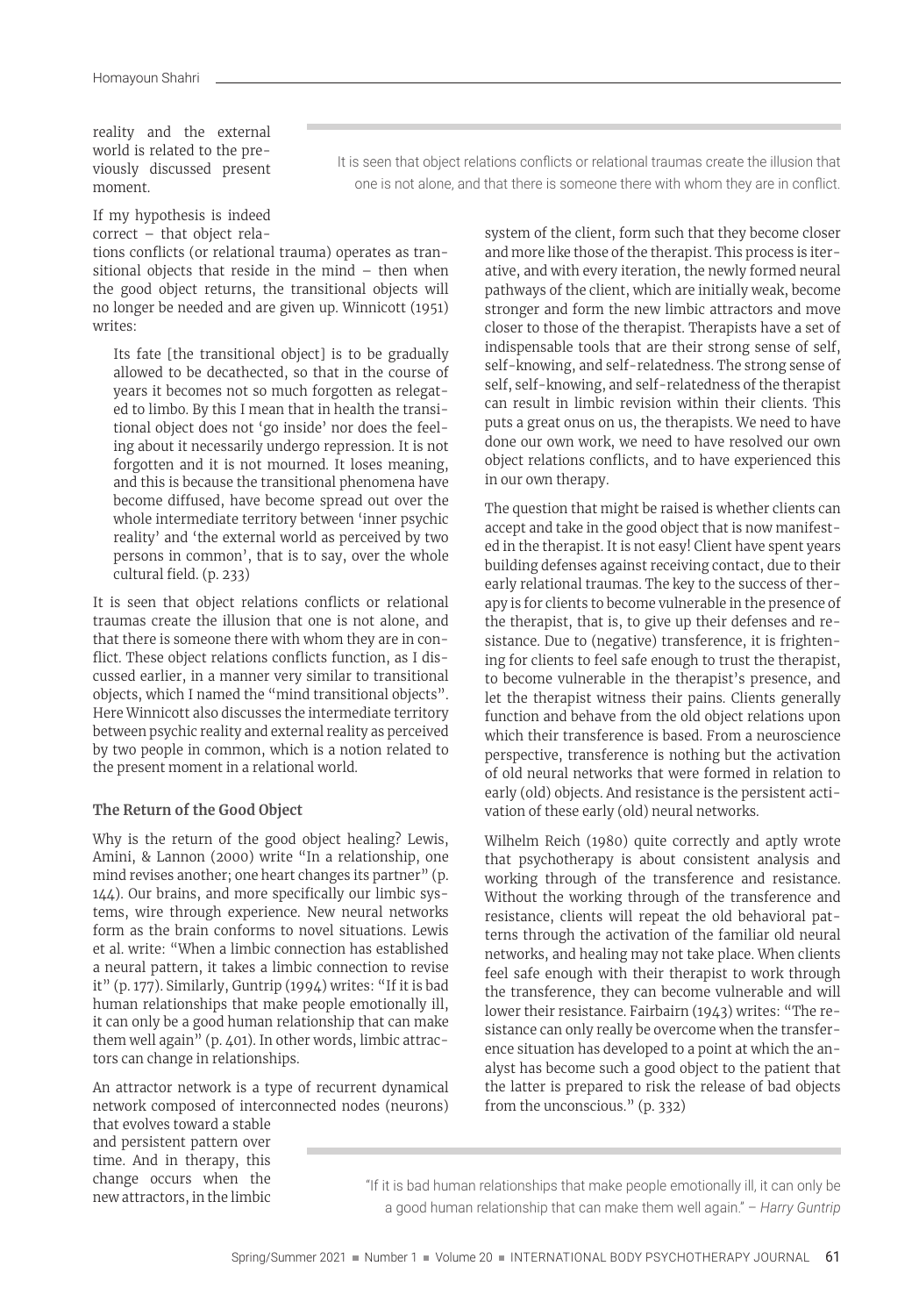When clients can become vulnerable in the presence of their therapist (give up their defenses), that is, when they no longer function from old neural networks… their limbic brain will be ready to form new neural networks based on their experience and relationship with their therapist.

When clients can become vulnerable in the presence of their therapist (give up their defenses), that is, when they no longer function from old neural networks (transference and resistance), their limbic brain will be ready to form new neural networks based on their experience and relationship with their therapist. Over time, these new networks become stronger, and the old networks become weaker and go through modification. Recall the Hebbian axiom that neurons that fire together wire together (Hebb, 1949). The weaker old neural networks do not disappear, and under severe stress will get activated again. However, as the new neural networks get stronger, they increasingly govern clients' emotional response and behavior. Connection and contact with the therapist will be internalized by the client. This is the essence of healing in psychotherapy from the perspectives of neuroscience and object relations theory. The client can then live in and experience the present moment.

## **The Technique**

Resolving object relations conflicts takes a long time. We must analyze and work through the transference and resistance. While the transference and resistance are being worked through, new neural networks are formed, based on the relationship with the therapist. Recall that new neural networks are formed in the brain based on new experience. This is, however, a lengthy process. Once I developed insight into the process of relational trauma and object relations conflict, I started to look for ways to reduce the length of the process. In my work with clients, I asked them to stay in contact and feel their connection with me (the good object) as they were feeling and expressing their internal conflicts. Every time that I repeated this process with clients, the chatterbox became quieter (based on Hebbian plasticity – new neural pathways get stronger as they get (re) activated).

The results were surprising. When clients spoke about their object relations conflicts and relational traumas while being aware of their bodies and feeling their connection with me, the internal chatter became quieter. Every time that we repeated this process, the internal

voice became softer. In my experience, after repeating this process several times (sessions), the internal voice (chatter) becomes essentially muted – at least temporarily. I must point out that the old neural networks are still present, and will, at times, get activated, but they will lose their strength over time. This may point to a practical way of speeding up the process of resolving object relations conflicts. Before describ-

ing the technique, I must mention that this exercise is predicated on clients having a relatively strong ego, so that the process of contact and connection with their own body and with me is not threatening and re-traumatizing. This exercise is contraindicated for clients who cannot connect with and feel their body and have a diminished sense of self. Clients must first be able to connect with their body for this exercise to be effective.

In figure 3, I show the process of working with relational trauma. Throughout the process, I ask clients not to think. I pull my chair a bit closer and ask them to stay aware of their body (from the neck down, to avoid staying in their heads) and breathe normally. I may have to coach clients to stay aware of their bodies. Being aware of the body is the somatic correlate of the sense of self. Once clients are aware of their body, I then ask them to stay in contact with me. Frequently, I must coach clients as to what staying in contact with me is. I maintain gentle eye contact and look at their left eye, and ask them to look at my left eye gently so that we can make a right-brain to right-brain connection. I also ask them to be aware of the space (distance) between us, and I do the same (become aware of the space between us). Feeling and awareness of the space between us can be thought of as the somatic correlate of the connection. This step makes clients aware of the presence of the good object, which is felt at the somatic level. I then ask them to remain aware of their body as well as maintaining their contact with me, simultaneously. After a bit of practice, clients can follow these steps.

I then ask them to talk to me about their object relations conflicts, relational traumas, or interpersonal conflicts, or to simply remain quiet and reflect internally on such conflicts, while they remain aware of their own body and their connection with me. They notice very quickly that as they talk about their relational traumas, their emotional reactions become muted or more subtle. Clients report to me that every time they talk about their relational traumas while staying in contact with themselves and me during sessions, their emotional reactions become more muted. They further report that even if they try very hard, they cannot easily think about the past or the future, and for the most part are aware of the here

When clients spoke about their object relations conflicts and relational traumas while being aware of their bodies and feeling their connection with me, the internal chatter became quieter.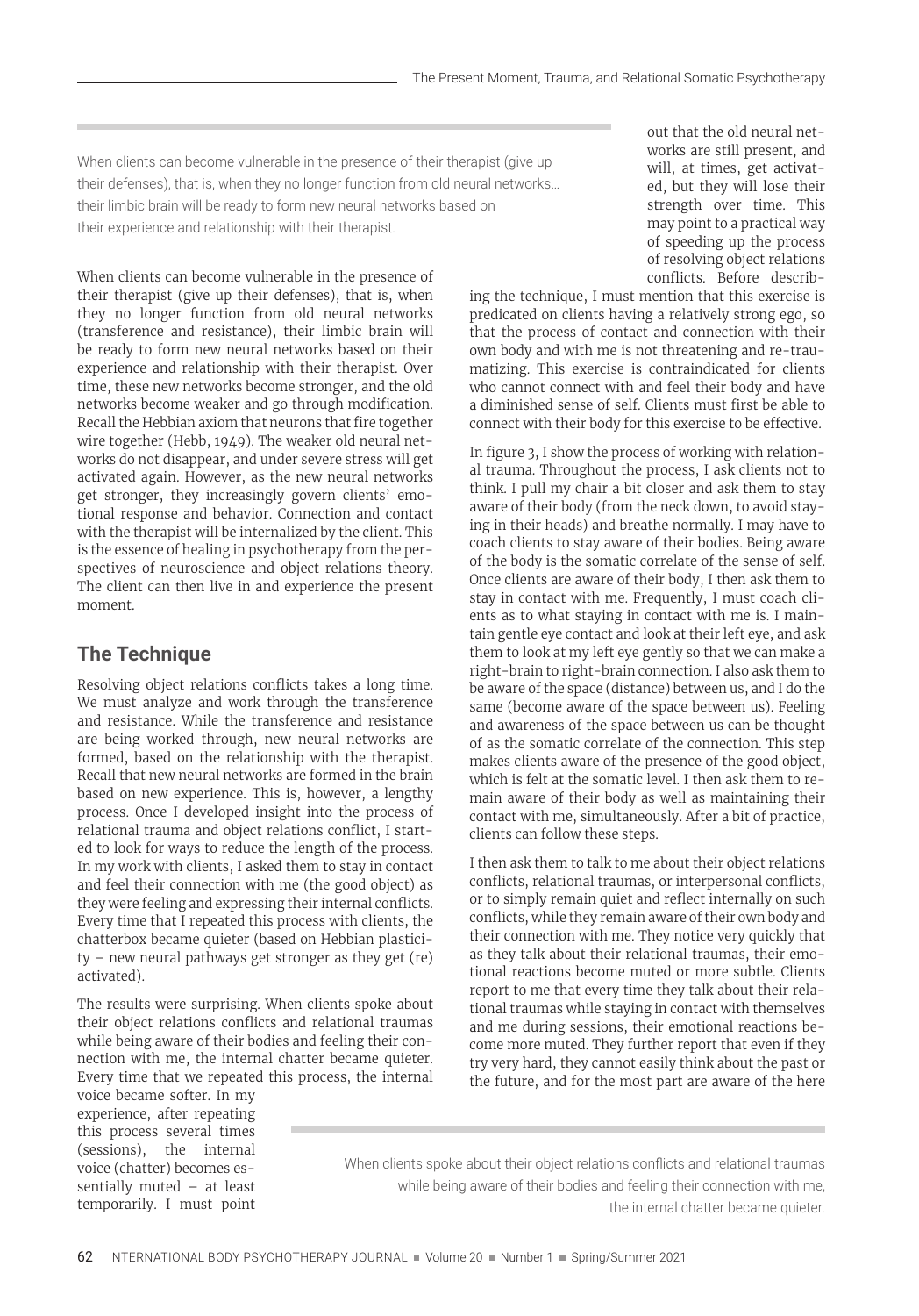

**Figure 3** *Working with relational trauma*

and now! Even when clients attempt to recall the past and think of the future, they report they are not triggered anymore.

In a variation of this exercise, I ask clients to stay in contact with themselves and with me as described above, and just remain silent (not think), until I notice a shift in their emotional state, usually after a few minutes. I then ask them to simply be aware of my presence with them, and to stay in contact with themselves. At this point, I check to see if they are still triggered or bothered by their object relations conflicts, and the answer is usually no! If need be, I repeat this exercise. If clients are agitated and triggered during the session, I do the first variation of this exercise. Otherwise, if the conflicts are not as strong, I have noticed that the second variation may be more effective.

Internalizing contact with the good object will occur over time, and is a long process. Once contact with the good object is internalized, clients do not need the presence of the therapist (good object) any longer. To shorten the length of this process, I devised the following addition to the second variation of the above exercise, in which clients remains silent and simply stays in contact with themselves and with me. I must mention that clients must have reached a certain degree of trust within the therapeutic relationship to be able to become vulnerable (to drop their defenses and resistance) for this step to be effective. I also indicated above that a certain level of ego strength is needed for these exercises to be effective.

I ask clients to feel their body (the somatic correlate of the sense of self), and to feel the space between us while maintaining eye contact with me (the somatic correlate of connection and contact), similar to what I have described above – thus connecting to their body and to me. After a minute or two, or when I feel it is appropriate to go to the next phase, I ask clients to close their eyes and imagine I am getting closer to them (as close as they are comfortable) until they experience my energetic presence in their body. Then I ask them to stay with this sensation and feeling for about a minute, or until I sense that they feel their contact with me in their body. I believe that this last step is the somatic correlate of internalization. Thus, through this energetic and somatic exercise, clients first connect with themselves, and then connect to the therapist, and finally internalize the contact. After this exercise, clients typically feel much calmer and feel a deeper connection with me and their own body. My clients have reported that after this exercise, they can self-soothe in between sessions or when they feel overwhelmed emotionally. I must emphasize that connecting with the self and to the good object and internalizing it is a long process. This exercise may simply speed up the process by letting clients feel the connection with themselves and with the good object and form a psychological imprint of these processes through developing new neural networks (initially weak) that are formed during their experience in this exercise. Future therapeutic work is then built upon strengthening these newly formed neural networks.

### **Case of Sally**

Sally is a 40 year old single woman who came to see me about six months ago. Her presenting issues were anxiety, a diminished sense of self, and self-deprecating thoughts. Her self-esteem was low, and despite being very attractive, she was not satisfied with her looks. She also ruminated about the past and was worried about her future. Sally had worked with a couple of cognitive behavioral therapists, and more recently with a Jungian analyst. She had developed a lot of insight from her therapies, especially her Jungian analysis. Our work proceeded relatively slowly, as she was unfamiliar with relational and somatic psychotherapy. We spent several sessions on the analysis of her developmental traumas, from which she gained further understanding and insight regarding her life and her choices. She understood how her choices in life were affected by her traumas, and how she was repeating her traumatic past. She also gained the insight that the lack of contact and connection with her primary caretakers early in life had a significant role in her life experience today. She developed positive transference to me early in our work. I processed her transference and resistance in our sessions, over time. Recall that from a neuroscience perspective, the analysis of transference and resistance helps to weaken old neural networks that were formed in the brain based on the past object relations by allowing the formation of new neural networks that are based on the therapeutic relationship with the therapist (the good object). This occurs when clients can take risks and become vulnerable in sessions. It is then that they give up their resistance.

During the course of our work, and when I felt it was appropriate, I asked Sally to stay in contact with herself and with me, as I discussed in the technique presented above. With every iteration of the technique during different sessions, she was able to connect with me more deeply, and felt safer to risk becoming more vulnerable. She reported that she could also recall and utilize our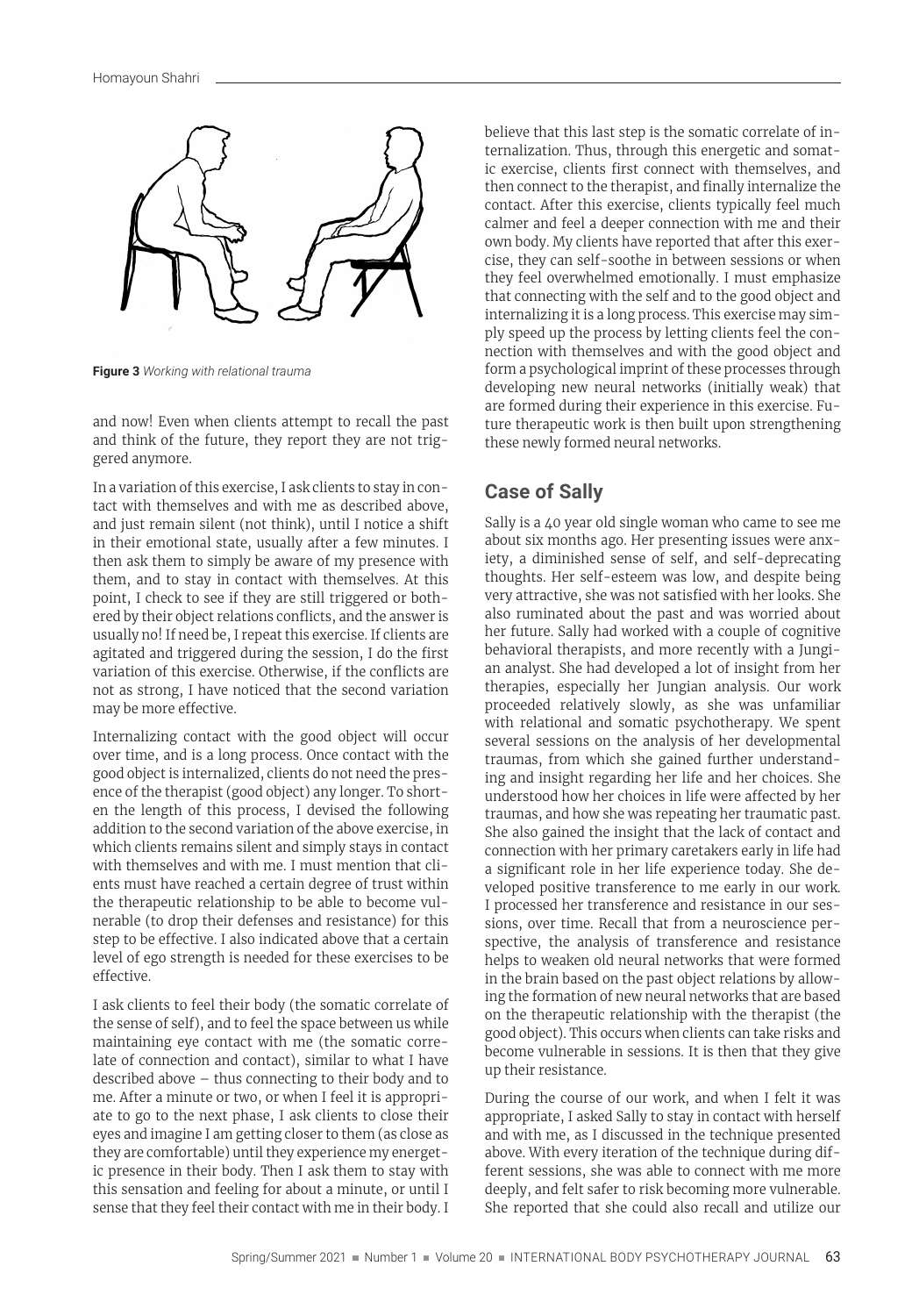connection outside our sessions when she needed it. But this time the connection was satisfying and not traumatic, and there was not an infantile dependence on it. In other words, she had found a good object.

The internal chatter in her mind became quieter, her self-esteem increased, and she reported that she started loving who she was. She also reported that the infantile attachment in her relationships had become much weaker. She had developed a much stronger sense of self. I felt that at this point it was appropriate to work with her on internalizing her connection with me, and thus I added the last part of the technique to our exercises in the sessions. After several weeks of working with Sally on internalization of her connection with me, she reported that she did not need to recall our connection to soothe herself outside our sessions, and she felt more secure in who she was and more confident in herself. She knew that the connection was there. In other words, she had internalized our connection. In conclusion, I must mention that Sally was not a typical client. She arrived in my office with deep insights, and the work with her progressed more quickly compared to many other clients. However, this case study, I believe, demonstrates the application of the ideas and the therapeutic techniques that are discussed in this paper.

## **Conclusion**

In this paper I discussed the present moment as the felt sense of here and now, and showed that it is deeply related to and predicated on connection with the body. I further discussed trauma and its role in numbing the body and disconnecting from it. I analyzed relational trauma, based on object relations theory and neuroscience, as well as its effects on disconnecting from the here and now, and becoming a prisoner of the past and worried about the future. I also introduced a technique based on insights from relational somatic psychotherapy that may reduce the length of the healing process, which is to live in the present moment, and relatively conflict-free.



**Homayoun Shahri**, PhD, MA, CBT, LMFT, received his PhD in electrical engineering, specializing in coding and information theory, from Lehigh University in 1990, and his Master of Arts in clinical and somatic psychology from Santa Barbara Graduate Institute (now part of The Chicago School of

Professional Psychology) in 2012. He is a licensed marriage and family therapist and has a private practice in Lake Forest, CA, USA. Homayoun is a Certified Bioenergetic Therapist and a member of the International Institute of Bioenergetic Analysis (IIBA) and the Southern California Institute for Bioenergetic Analysis (SCIBA). He is a member of the United States Association of Body Psychotherapy (USABP) and the peer review board of the International Body Psychotherapy Journal (IBPJ).

◼ ◼ ◼

Email: homayoun.shahri@ravonkavi.com

URL: http://www.ravonkavi.com

**Acknowledgment**: I would like to express my deep gratitude to Dr. Robert Hilton. The development of the material and techniques presented in this paper would not have been possible without my work with Bob. I am indebted to him for listening to my theory and our discussions related to it, as well as his own ideas and theories. I would also like to acknowledge and express my appreciation and gratitude to the editorial board and the anonymous reviewers and their constructive comments and feedback.